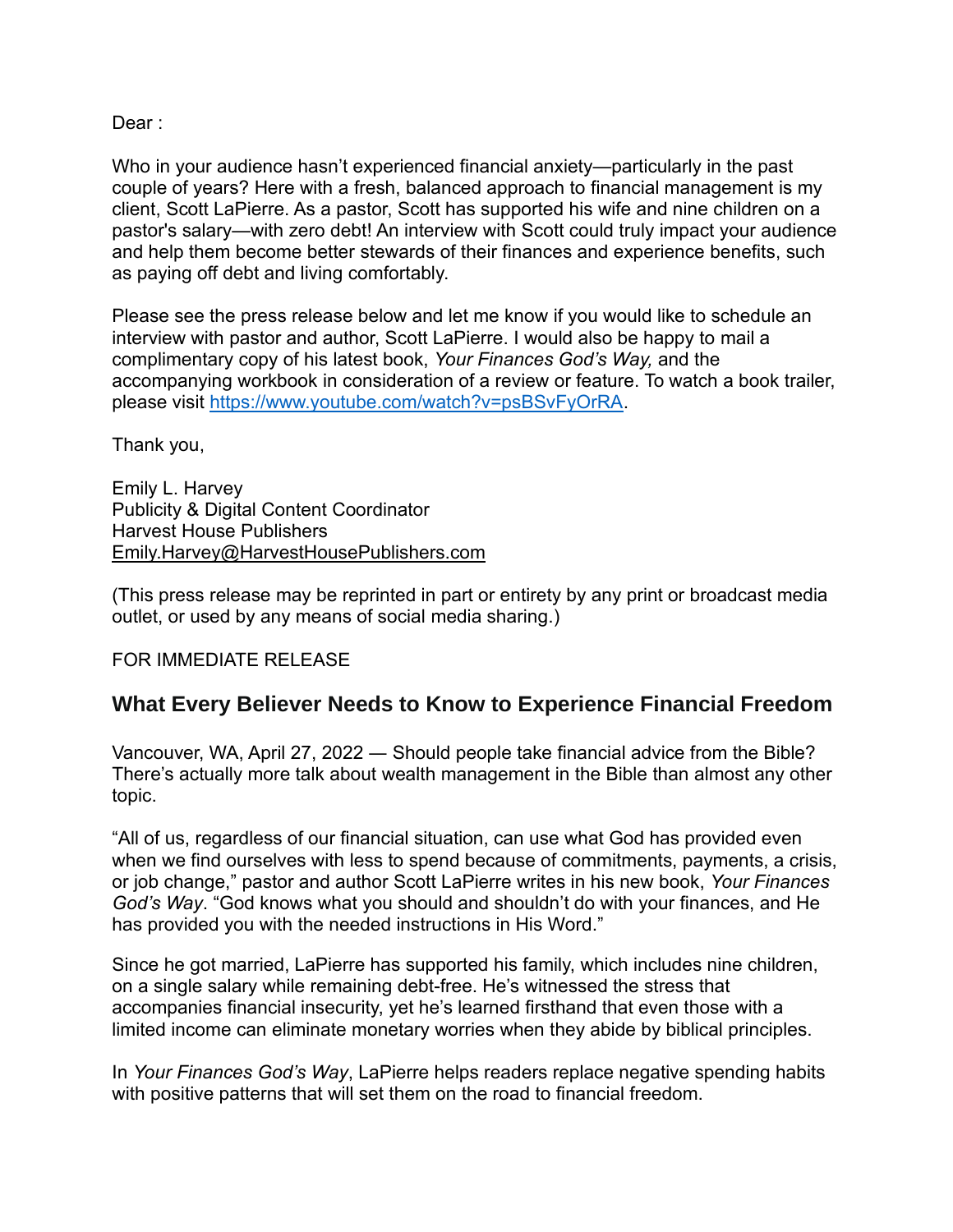Drawing from the Bible's wisdom on money management, LaPierre's book provides essential steps backed by proven practices to help readers:

- Get the most out of their money by paying off debt and building up savings
- Make informed spending choices that help avoid anxiety, regret and conflict
- Enjoy the fruits of money management in a way that honors God

"Use what God has provided to thrive!" LaPierre says. "Whether you're young or old, married or single, working or staying at home, *Your Finances God's Way* will give you everything you need to be a Christlike steward of the resources you've been given."

A companion workbook, LaPierre's *Your Finances God's Way Workbook,* takes readers even deeper into the Bible's financial wisdom and provides thoughtful questions for selfreflection; illuminating verses from Scripture; and helpful guidelines for creating a personalized strategy for spending, saving, giving and paying off debt.

"As believers, part of living out the call in 1 Corinthians 6:12 to 'not be dominated by anything' means making sure that we are in control of our spending, and not the other way around," LaPierre adds. "This workbook will give you the tools you need to take charge of your money, find peace with your finances, and use every resource God has given you for His glory."

## **About the Author**

Scott LaPierre is the senior pastor of Woodland Christian Church in Woodland, WA, an author, and conference speaker. He holds an MA in Biblical Studies from Liberty University. Scott and his wife, Katie, have nine children, and they are passionate homeschooling advocates. Scott is a former schoolteacher and Army officer.

To learn more about Pastor Scott LaPierre, please visit [www.scottlapierre.org,](http://www.scottlapierre.org/) or follow him on Twitter (@PastorWCC), Instagram (@pastorwcc) or Facebook (@SctottLaPierreMinistries).

*Your Finances God's Way: A Biblical Guide to Making the Best Use of Your Money* Publisher: Harvest House Publishers Release Date: May 3, 2022 ISBN-10: 0736984003 ISBN-13: 978-0736984003 Available from Amazon.com

*Your Finances God's Way Workbook* Publisher: Harvest House Publishers Release Date: May 3, 2022 ISBN-10: 073698402X ISBN-13: 978-0736984027 Available from Amazon.com